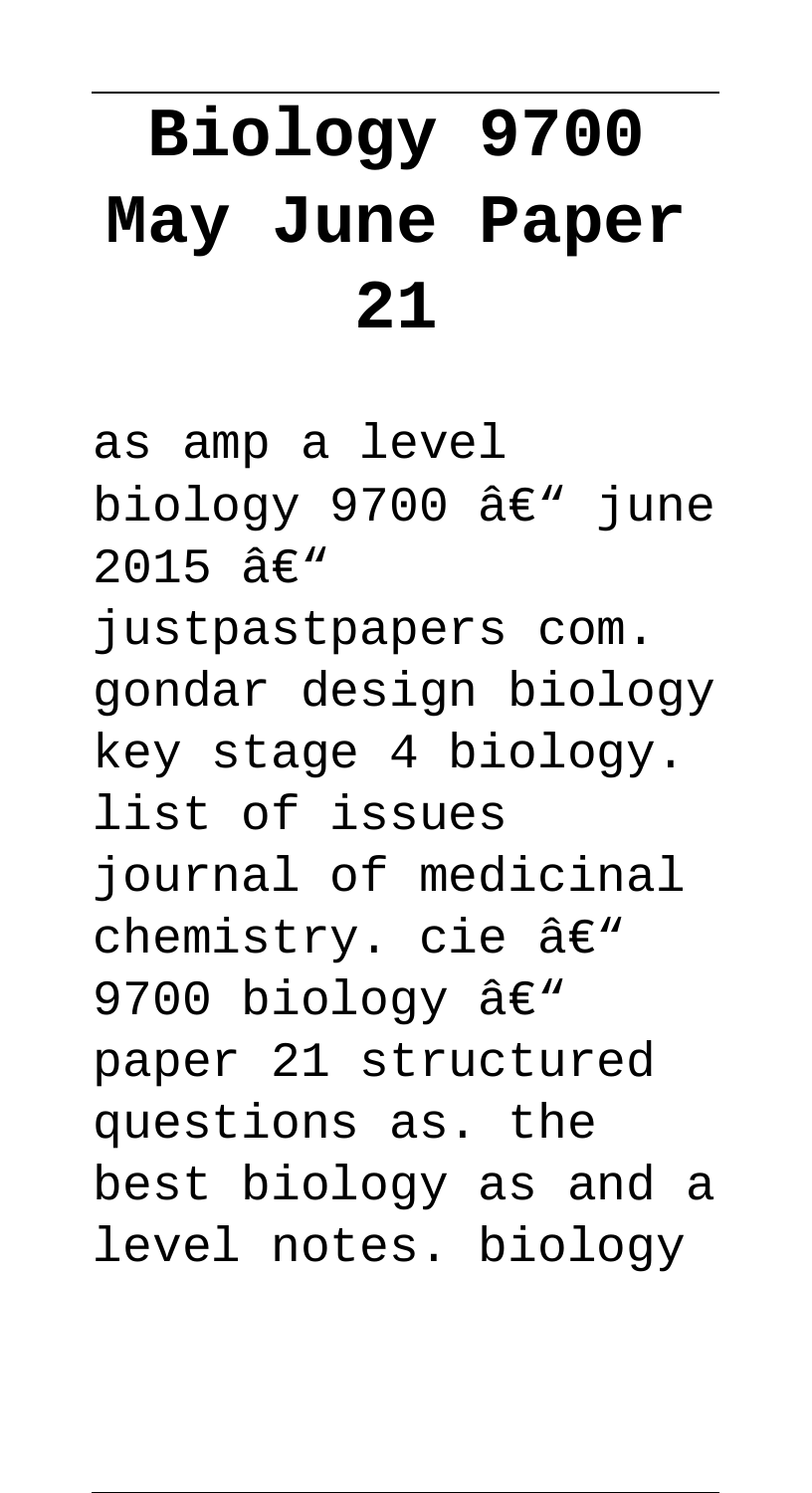9700 maxpapers com. bird migration wikipedia. classroom resources argonne national laboratory. renewable energy commercialization wikipedia. a level past papers chemistry 9701. biology 5090 maxpapers com. a level biology past papers teachifyme

AS AMP A LEVEL BIOLOGY 9700 â€<sup>w</sup> **JUNE 2015 â€" JUSTPASTPAPERS COM**

JUNE 23RD, 2018 - RECENT PAPERS

CIE  $\hat{a}\in$ " 9709 MECHANICS 1 AS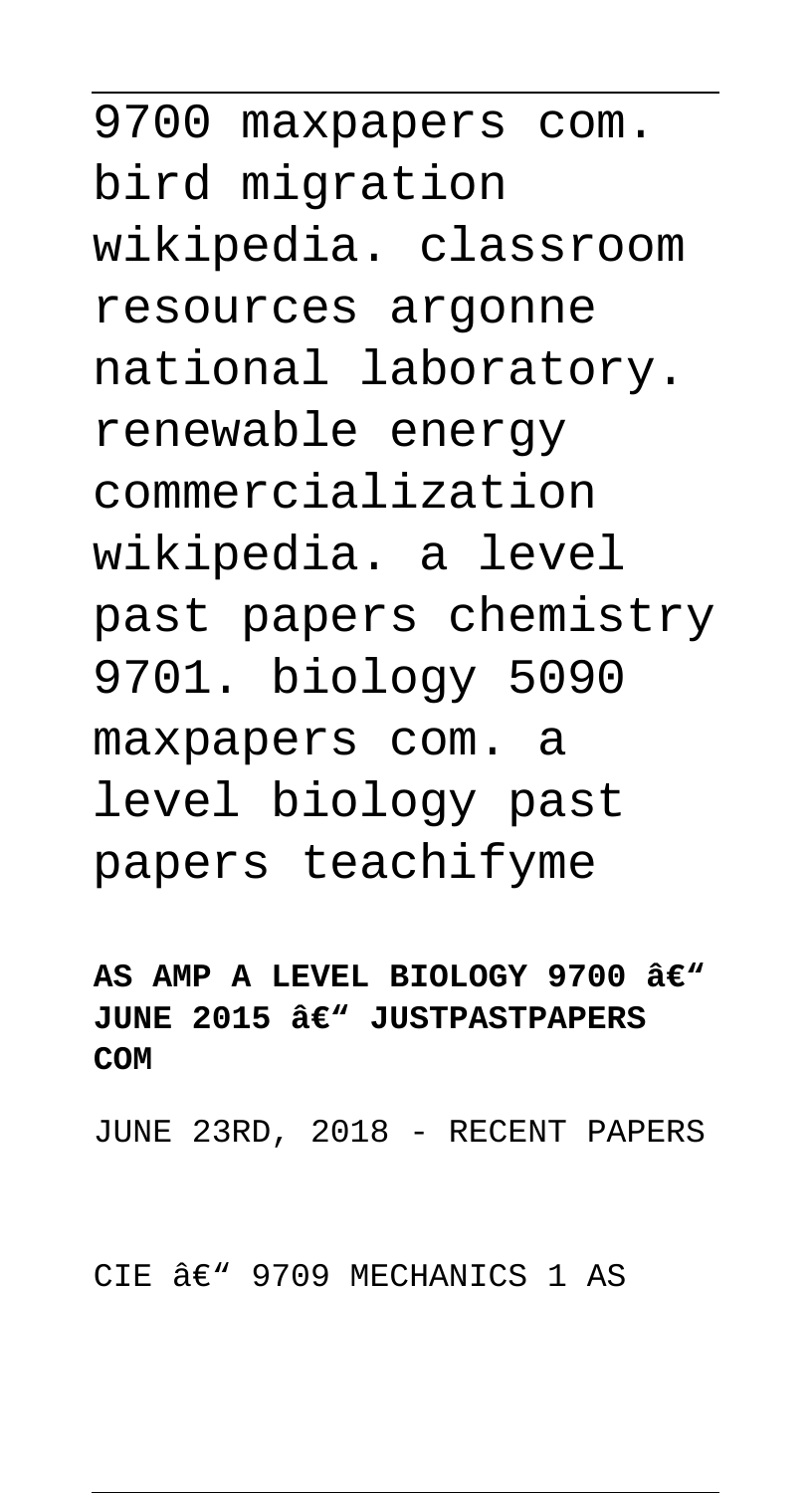LEVEL PAPER 4 MAY JUNE 2018  $A \in \mathbb{R}^n$ SOLUTION CIE  $A \in \mathbb{C}$  9709 MATHEMATICS MECHANICS 1 MAY 2018 QUESTION PAPER PAPER 42'

#### '**GONDAR DESIGN BIOLOGY KEY STAGE 4 BIOLOGY**

JUNE 22ND, 2018 - THIS IS KEY STAGE 4 BIOLOGY GCSE WELCOME TO MY NEW LOOK GONDAR DESIGN BIOLOGY WEBSITE THIS IS JUST ONE OF SEVEN SECTIONS AT GONDAR DESIGN SCIENCE IN THE MOVE FROM NETBENEFIT TO EASYSPACE I HAVE ALTERED THE SETTINGS AND CODE TO REMOVE <del>A€C</del>WORDPRESSA€• FROM THE URLS SO THE FACEBOOK LIKE BUTTONS HAVE BEEN RESET TO ZERO''**List of Issues Journal of Medicinal Chemistry June 8th, 2018 - Cellulose Lignin**

**Paper and Other Wood**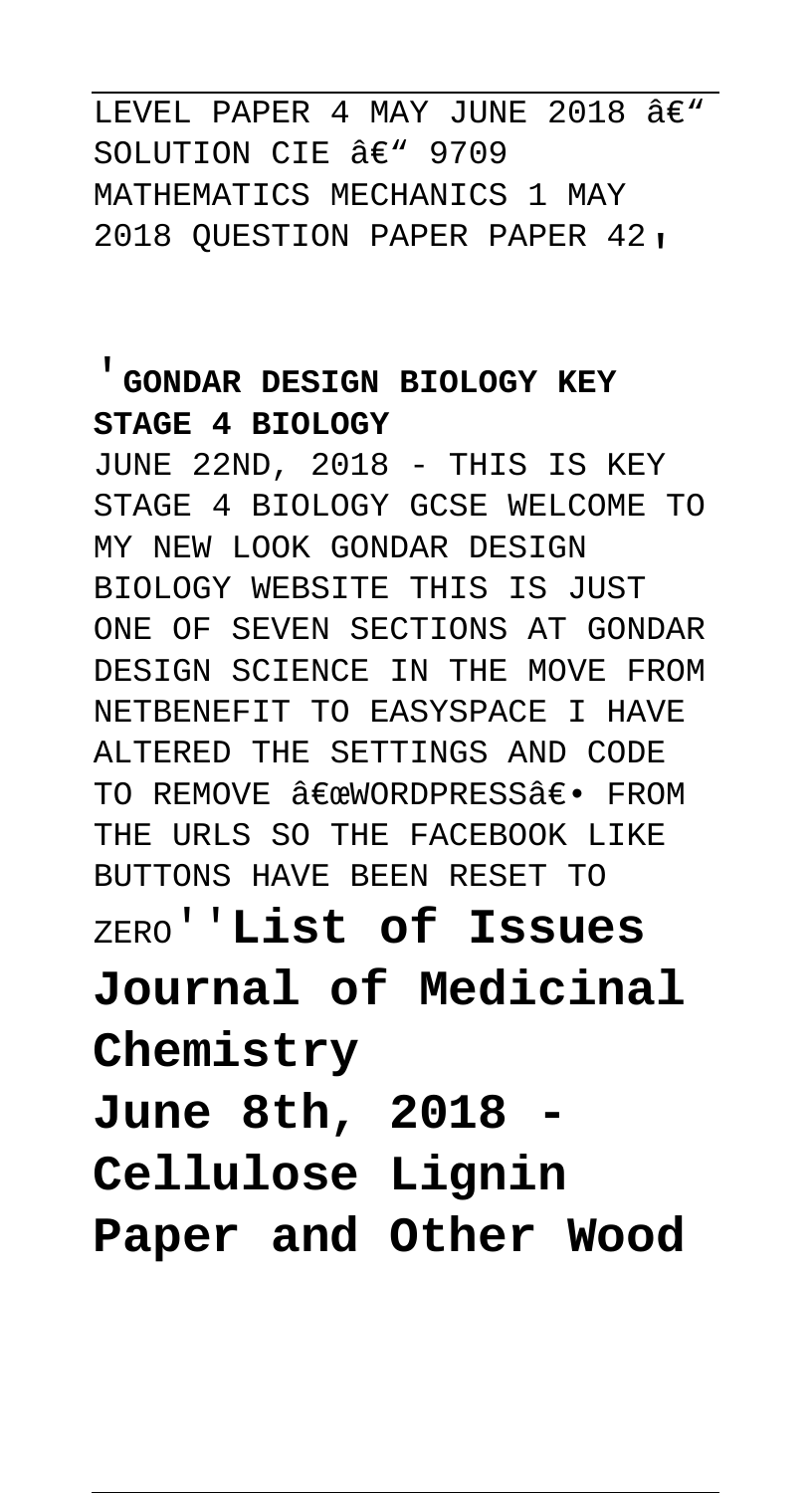**Products Chemistry of Synthetic High Polymers Coatings Inks and Related Products Dyes Organic Pigments Fluorescent Brighteners and Photographic**  $S$ ensitizers''CIE â€<sup>w</sup> 9700 Biology â€<sup>w</sup> **Paper 21 Structured Questions AS** June 24th, 2018 - Recent Papers CIE  $\hat{a} \in \mathbb{N}$ 9709 Mechanics 1 AS Level Paper 4 May June 2018  $A\in$ " solution CIE  $A \in \mathbb{C}$  9709 MATHEMATICS Mechanics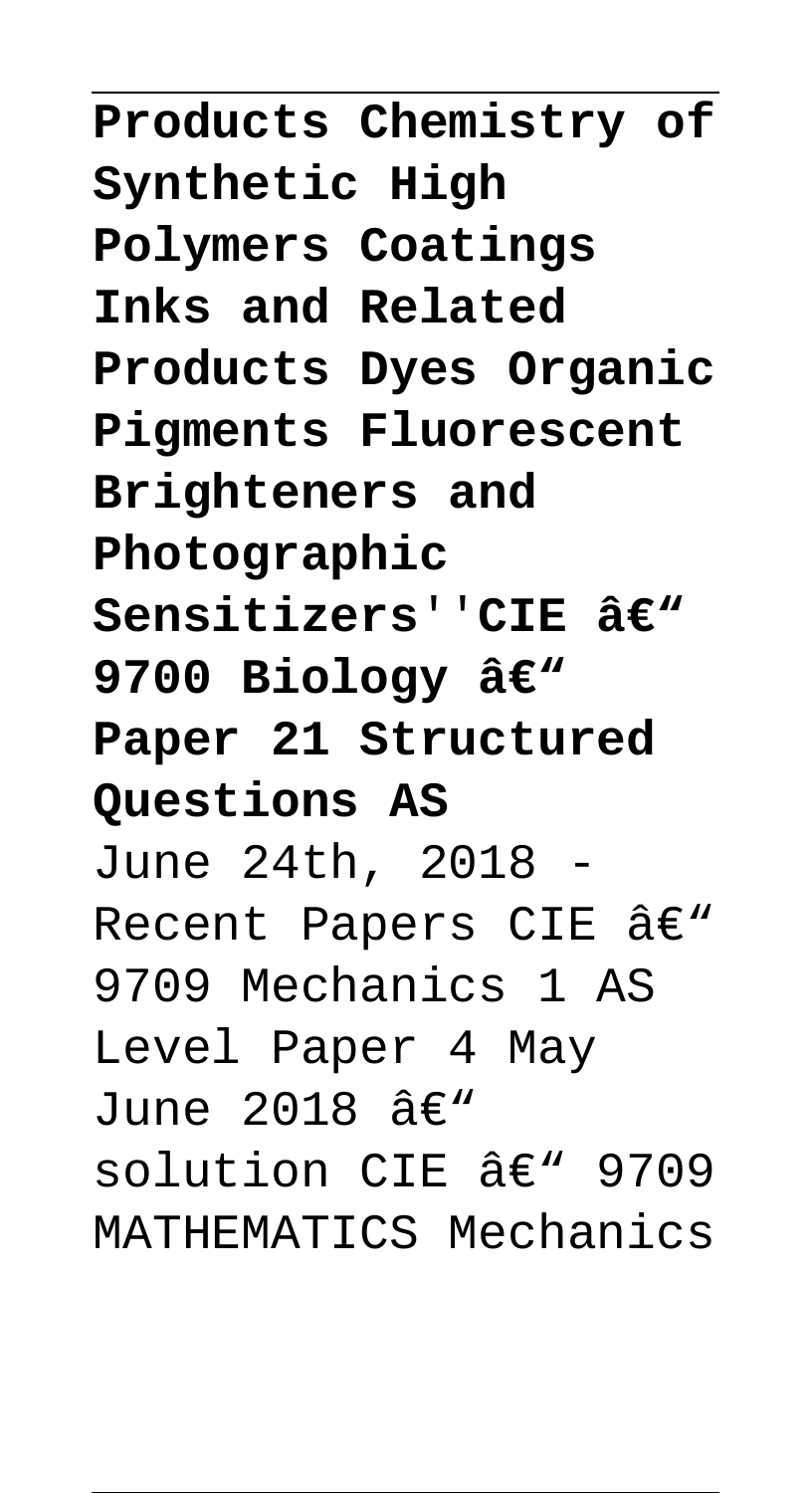# 1 May 2018 Question Paper paper 42''**the best biology as and a level notes**

june 23rd, 2018 - the best

biology as and a level notes

revision guides tips and

websites compiled from all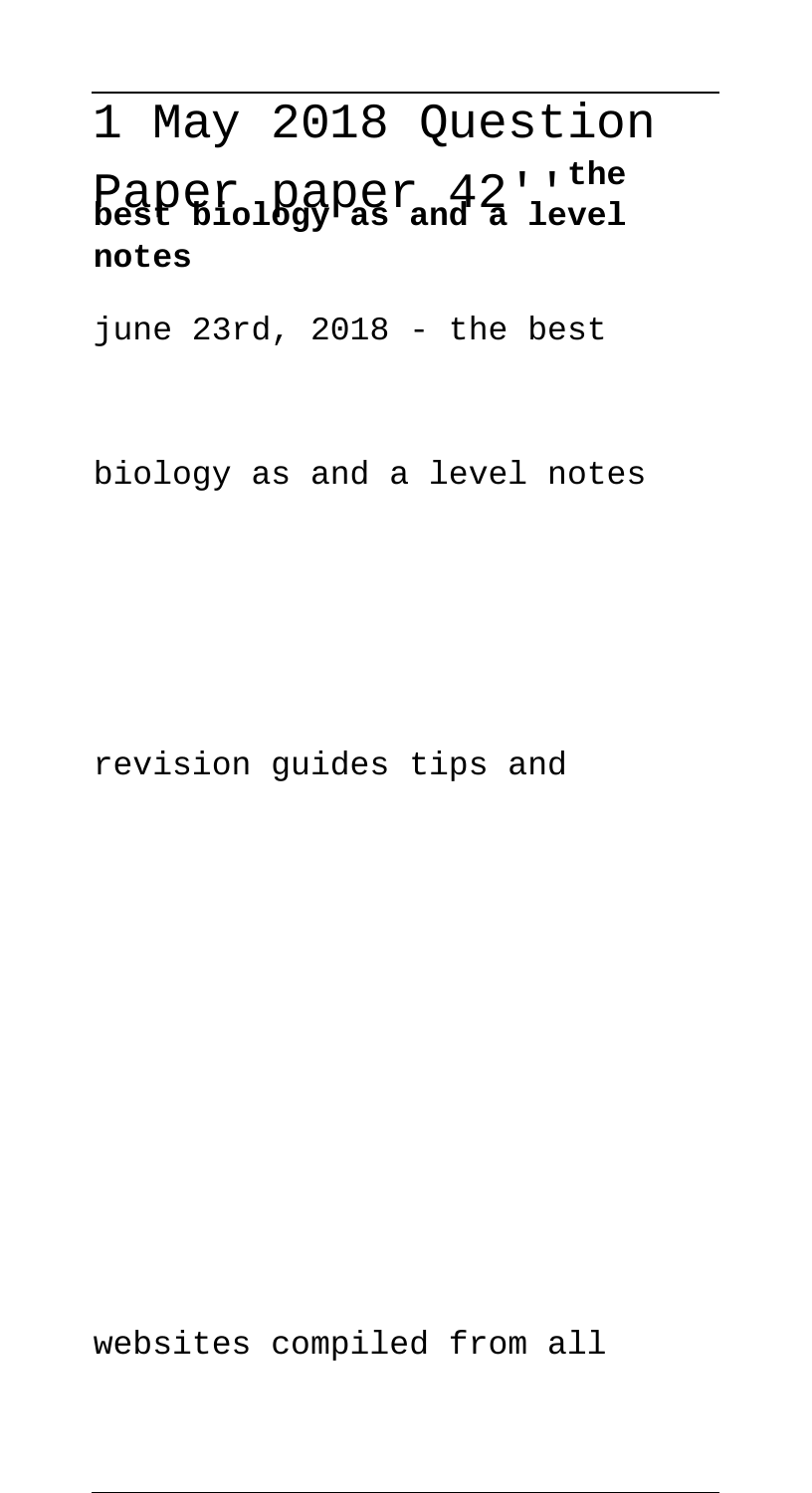around the world at one place for your ease,

#### '**biology 9700**

#### **maxpapers com**

june 24th, 2018 cambridge international a amp as level biology syllabus code 9700  $\hat{a}\hat{\epsilon}$ candidates for advanced subsidiary as certification take papers 1 2 and 3 either advanced practical skills 1 or advanced practical skills 2 in a single exam session'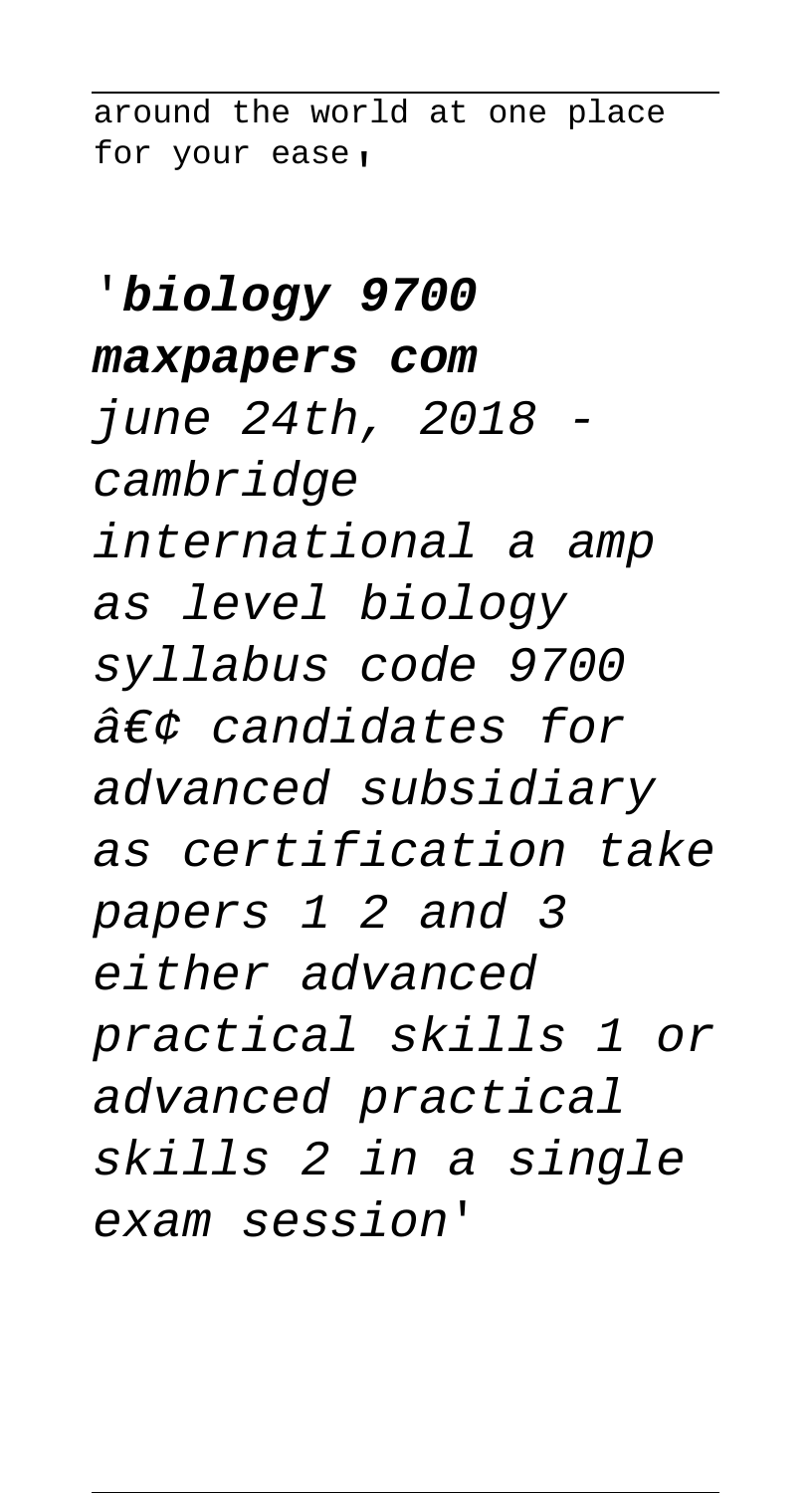'**BIRD MIGRATION WIKIPEDIA JUNE 21ST, 2018 - BIRD MIGRATION IS THE REGULAR SEASONAL MOVEMENT OFTEN NORTH AND SOUTH ALONG A FLYWAY BETWEEN BREEDING AND WINTERING GROUNDS MANY SPECIES OF BIRD MIGRATE MIGRATION CARRIES HIGH COSTS IN PREDATION AND MORTALITY INCLUDING FROM HUNTING BY HUMANS AND IS DRIVEN PRIMARILY BY**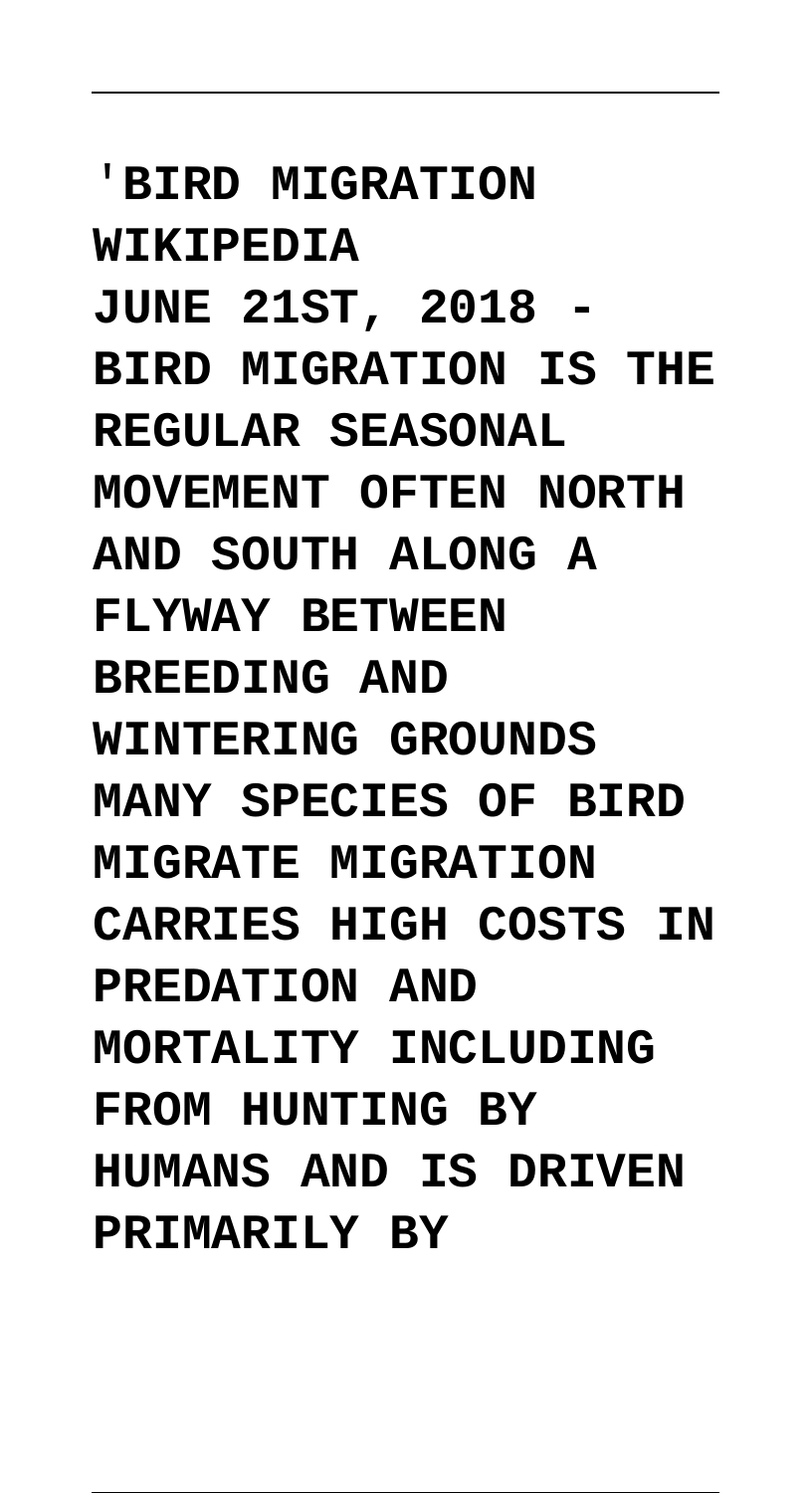**LABORATORY** JUNE 21ST, 2018 WE HAVE A NUMBER OF RESOURCES RANGING FROM VIDEO DISCUSSIONS WITH OUR SCIENTISTS VIRTUAL TOURS THROUGH GOOGLE HANGOUTS TO LIVE STREAMING OF OUR PUBLIC LECTU''**Renewable energy commercialization Wikipedia** June 24th, 2018 -

**AVAILABILITY OF FOOD**' '**CLASSROOM RESOURCES**

**ARGONNE NATIONAL**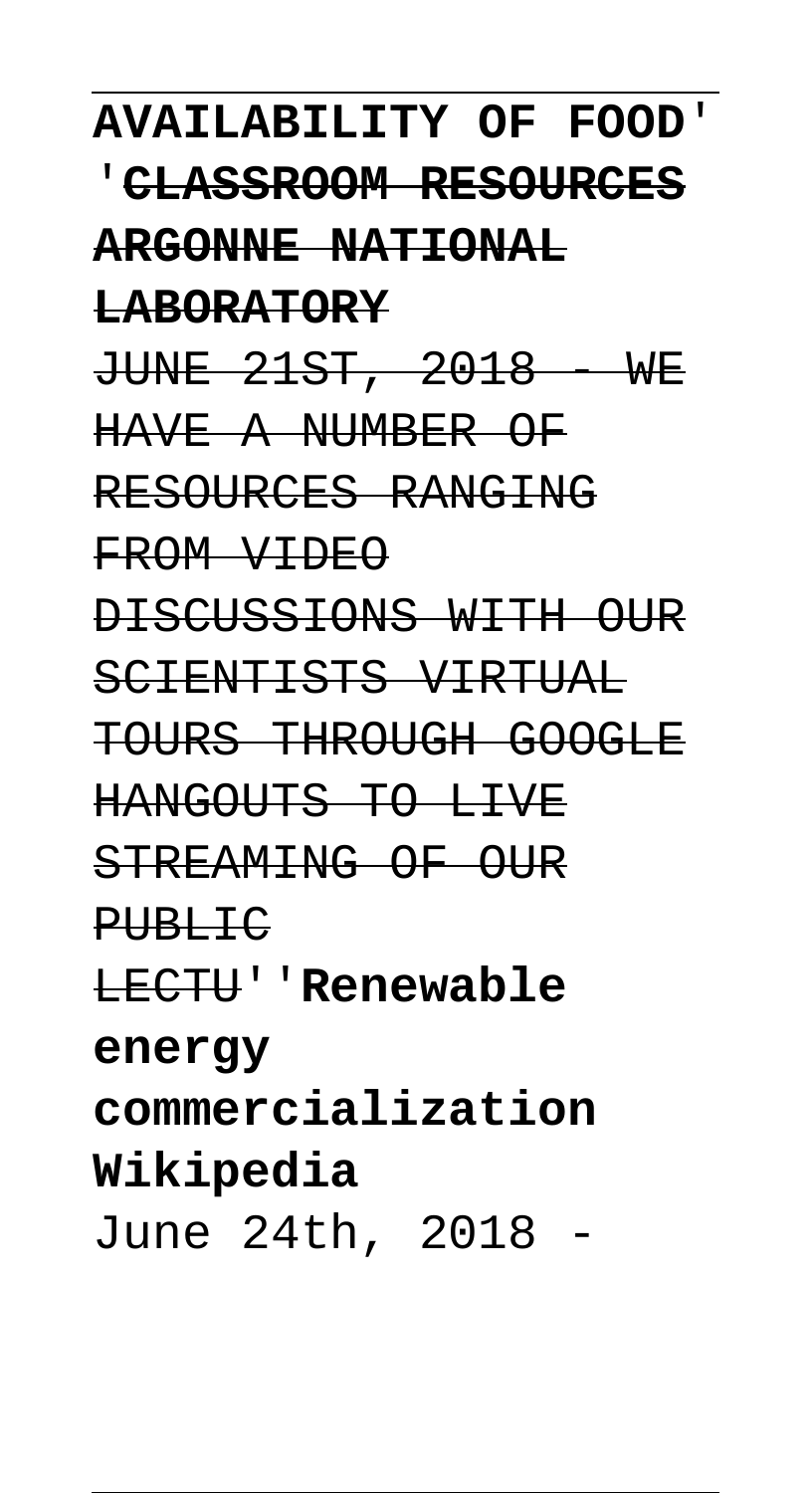Renewable energy commercialization involves the deployment of three generations of renewable energy technologies dating back more than 100 years First generation technologies which are already mature and economically competitive include biomass hydroelectricity geothermal power and heat'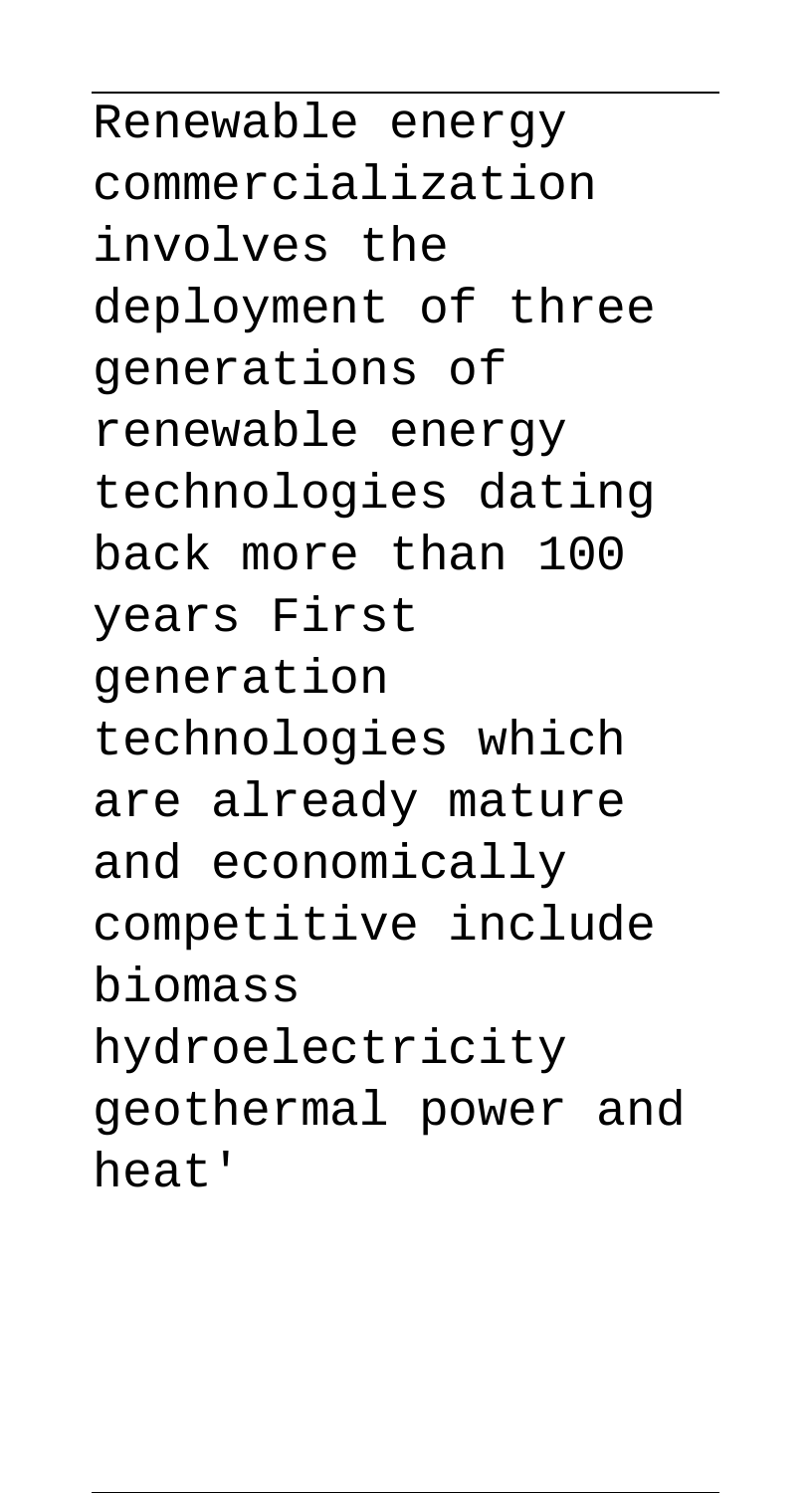## '**A LEVEL PAST PAPERS CHEMISTRY 9701**

- JUNE 24TH, 2018 CHEMISTRY 2002
- NOVEMBER PAPER 1 CHEMISTRY 2002
- NOVEMBER PAPER 2 CHEMISTRY 2002
- NOVEMBER PAPER 3 CHEMISTRY 2002
- NOVEMBER PAPER 4 CHEMISTRY 2002
- NOVEMBER PAPER
- 5''**Biology 5090**

### **Maxpapers com**

June 21st, 2018 - 2017 5090 s17 er 1 25 Mb 5090 s17 gt 91 08 Kb 5090 s17 qp all 2